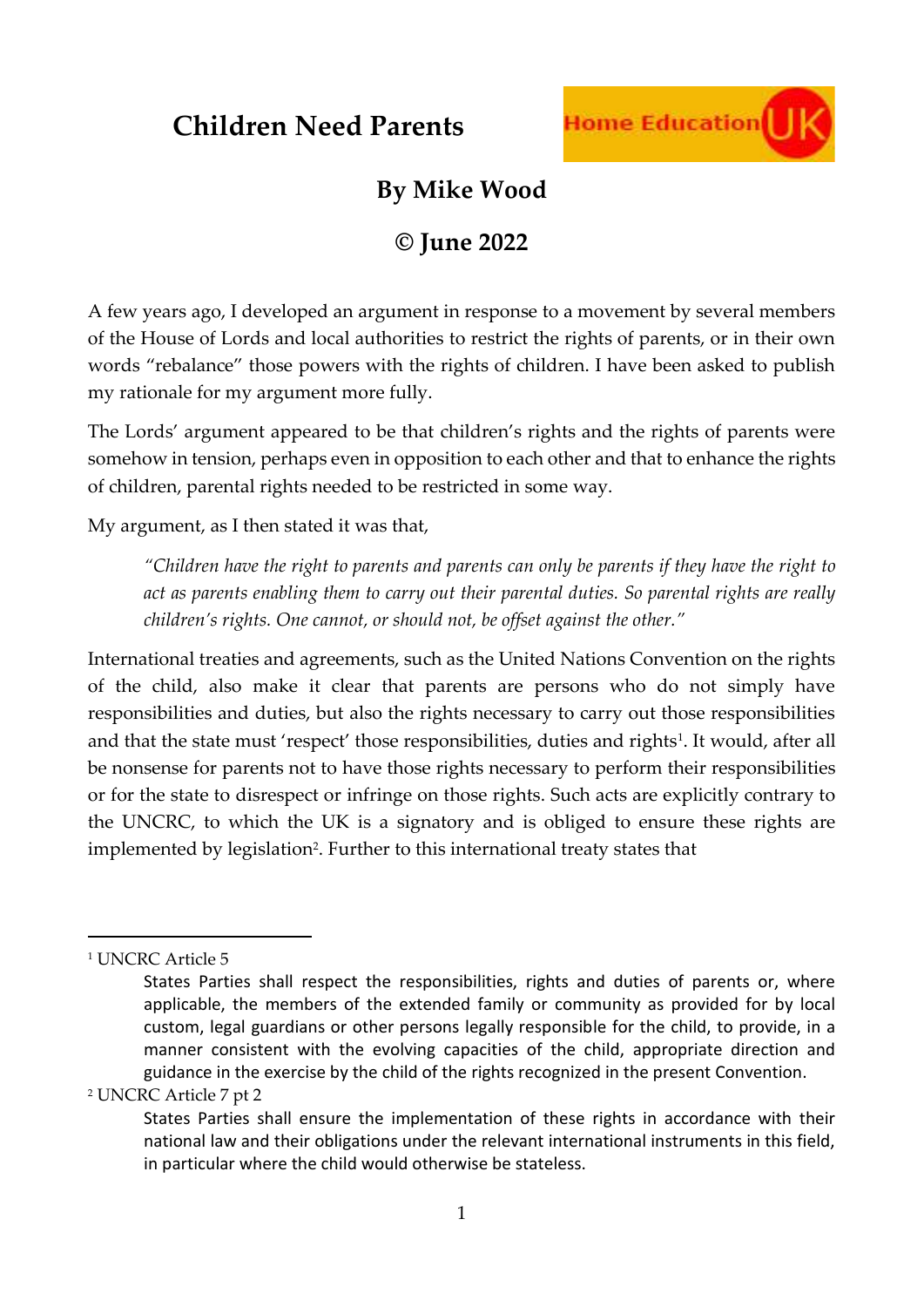# **Home Education**

*States Parties shall respect the rights and duties of the parents and, when applicable, legal guardians, to provide direction to the child in the exercise of his or her right in a manner consistent with the evolving capacities of the child.<sup>3</sup>*

Furthermore, the preamble to the United Nations Convention on the rights of the child states:

*…Convinced that the family, as the fundamental group of society and the natural environment for the growth and well-being of all its members and particularly children, should be afforded the necessary protection and assistance so that it can fully assume its responsibilities within the community, Recognizing that the child, for the full and harmonious development of his or her personality, should grow up in a family environment, in an atmosphere of happiness, love and understanding,*

The UNCRC is therefore founded entirely upon the idea that the family is the natural, fundamental environment in which children should live.

The European Convention on Human Rights does not specifically mention parents and children other than in one place, protocol 1 article 2 which determines that parents have a responsibility to ensure their children are educated while also having the right to determine the nature of that education<sup>4</sup>. Although, the ECHR also says that everyone has a right to a private family life, which applies of course to both parents and children.<sup>5</sup>

#### **What is a parent**

<sup>3</sup> UNCRC Article 14 pt 2

```
4 ECHR Protocol 1, Article 2 (second sentence)
```
The State shall respect the right of parents to ensure such education and teaching in conformity with their own religious and philosophical convictions.

<sup>5</sup> ECHR Article 8 Pts 1 & 2

States Parties shall respect the rights and duties of the parents and, when applicable, legal guardians, to provide direction to the child in the exercise of his or her right in a manner consistent with the evolving capacities of the child.

<sup>1.</sup> Everyone has the right to respect for his private and family life, his home and his correspondence.

<sup>2.</sup> There shall be no interference by a public authority with the exercise of this right except such as is in accordance with the law and is necessary in a democratic society in the interests of national security, public safety or the economic well-being of the country, for the prevention of disorder or crime, for the protection of health or morals, or for the protection of the rights and freedoms of others.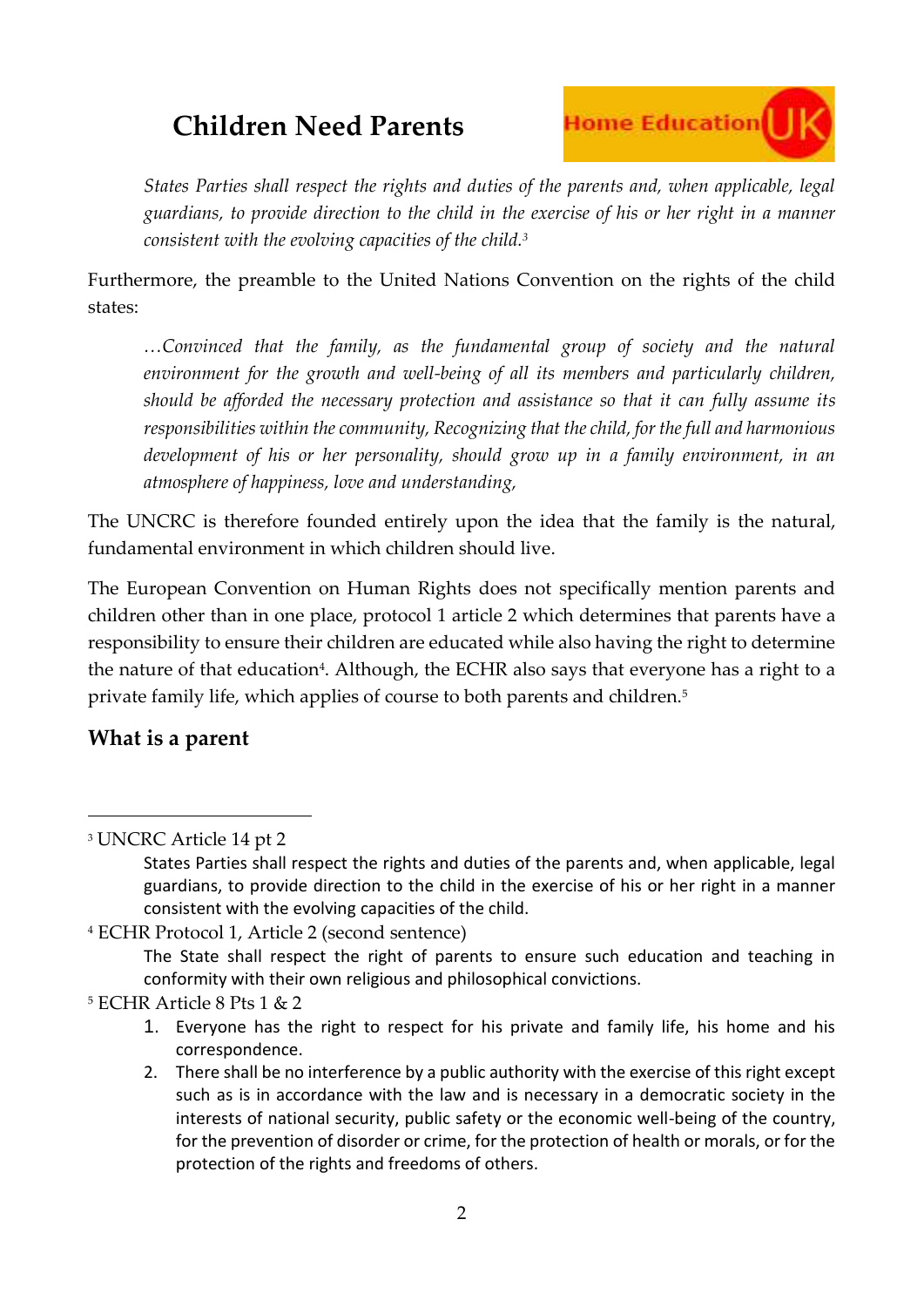### **Home Education**

A parent is anyone who exercises parental authority over a child. In most circumstances that would be the child's biological parents. In some cultures, it may also include some members of their extended family and in other circumstances it could include people who have been appointed as parents where the child's biological parents are unable or unwilling to carry out the function of parent. Children have:

*'as far as possible, the right to know and be cared for by his or her parents<sup>6</sup>*

#### **Safeguards**

The writers of the UNCRC however, were not idealists to the extent that they believed that *all* parents in *all* circumstances would be able and willing to carry out the functions of parent and so the convention states that<sup>7</sup>

*States Parties shall ensure that a child shall not be separated from his or her parents against their will, except when competent authorities subject to judicial review determine, in accordance with applicable law and procedures, that such separation is necessary for the best interests of the child. Such determination may be necessary in a particular case such as one involving abuse or neglect of the child by the parents, or one where the parents are living separately, and a decision must be made as to the child's place of residence.*

Yet even in these circumstances, the same article recognises the right of the child to have a voice in the proceedings and goes to some length to ensure that the child will maintain contact with estranged parents unless it is demonstrably not in the child's best interests.<sup>8</sup>

<sup>6</sup> UNCRC Article 7 pt 1

<sup>7</sup> UNCRC Article 9 pt 1

<sup>8</sup> UNCRC Article 9 pts 2-4

The child shall be registered immediately after birth and shall have the right from birth to a name, the right to acquire a nationality and. as far as possible, the right to know and be cared for by his or her parents.

States Parties shall ensure that a child shall not be separated from his or her parents against their will, except when competent authorities subject to judicial review determine, in accordance with applicable law and procedures, that such separation is necessary for the best interests of the child. Such determination may be necessary in a particular case such as one involving abuse or neglect of the child by the parents, or one where the parents are living separately and a decision must be made as to the child's place of residence.

<sup>2</sup>. In any proceedings pursuant to paragraph 1 of the present article, all interested parties shall be given an opportunity to participate in the proceedings and make their views known.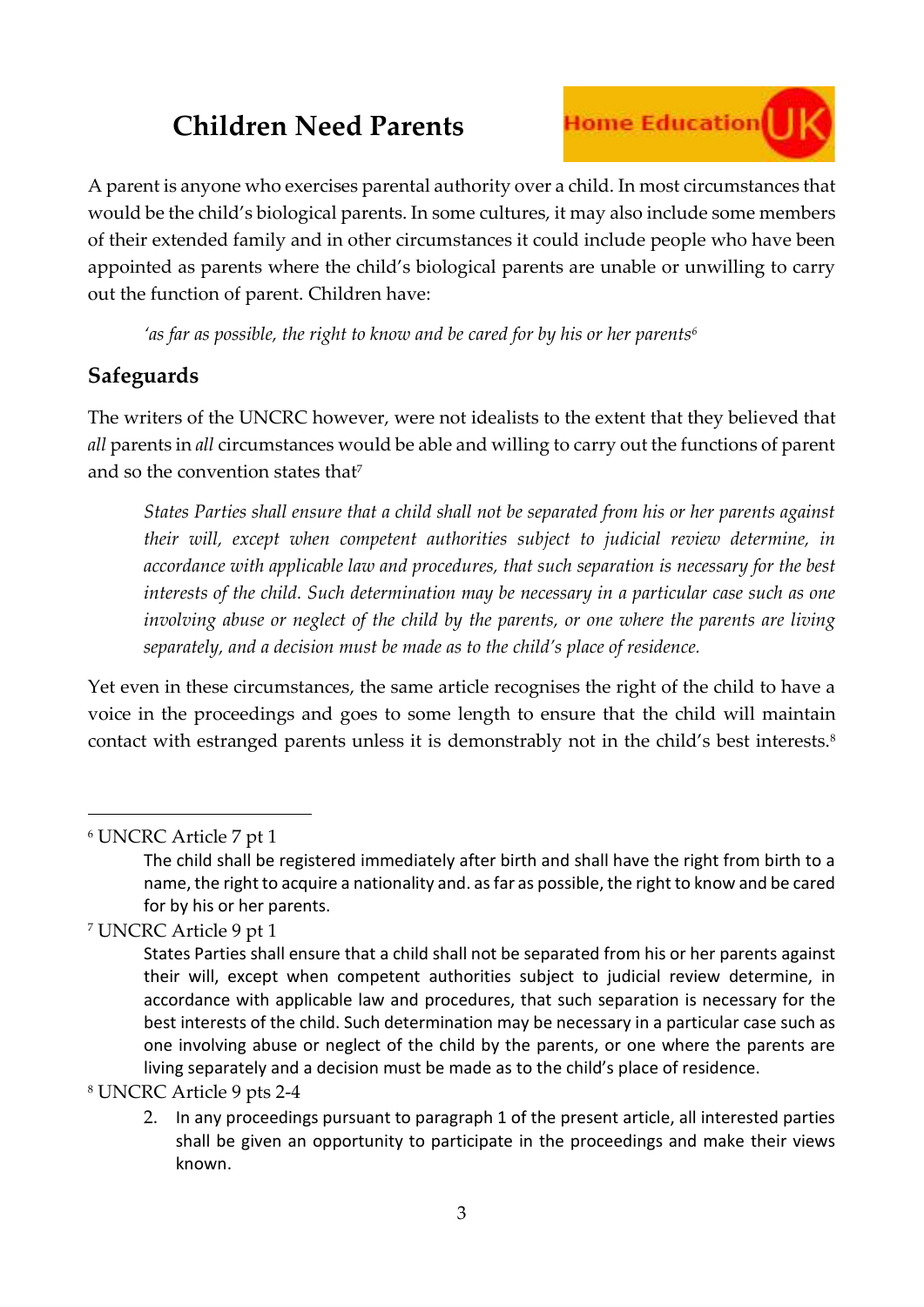### **Home Education** | | K

The above article is strengthened and reiterated in article 19 where it identifies measures to be taken to protect vulnerable children<sup>9</sup> where parents are unable to provide for their child's welfare, by providing for other individuals to act as parents in their stead. Even here, the state is expected to put every effort to find a suitable third party who can fulfil the role of a parent. The state itself takes on this role only as a very last resort.

At no point does the UNCRC suggest that the state should impose itself between the parent and child or substitute itself for the parent by removing, altering, or curtailing parental rights except where it can show to an independent judiciary that the parents have manifestly failed in their duties as parents. The entire document assumes the fundamental nature and importance of the relationship between parent and child as well as the rights responsibilities and duties a parent has to the child. Any general curtailment of parental rights would probably be seen as an infringement of the UNCRC and possibly other international treaties.

Equally parents have a special status relative to their children. A status, protected in law and imbued with special powers necessary to nurture, protect and guide their children towards adulthood according to their resources. Parental rights are fundamental to enable them to fulfil these duties.

Attempts to remove these parental rights can only be seen as an attempt by state actors to weaken parents' abilities to carry out their function as parents and impose state policy in its stead, dangerously usurping and replacing parents. State policy may not be entirely aimed

<sup>9</sup> UNCRC Article 19 pt 2

<sup>3.</sup> States Parties shall respect the right of the child who is separated from one or both parents to maintain personal relations and direct contact with both parents on a regular basis, except if it is contrary to the child's best interests.

<sup>4.</sup> Where such separation results from any action initiated by a State Party, such as the detention, imprisonment, exile, deportation or death (including death arising from any cause while the person is in the custody of the State) of one or both parents or of the child, that State Party shall, upon request, provide the parents, the child or, if appropriate, another member of the family with the essential information concerning the whereabouts of the absent member(s) of the family unless the provision of the information would be detrimental to the well-being of the child. States Parties shall further ensure that the submission of such a request shall of itself entail no adverse consequences for the person(s) concerned

<sup>…</sup> protective measures should, as appropriate, include effective procedures for the establishment of social programmes to provide necessary support for the child and for those who have the care of the child, as well as for other forms of prevention and for identification, reporting, referral, investigation, treatment and follow-up of instances of child maltreatment described heretofore, and, as appropriate, for judicial involvement